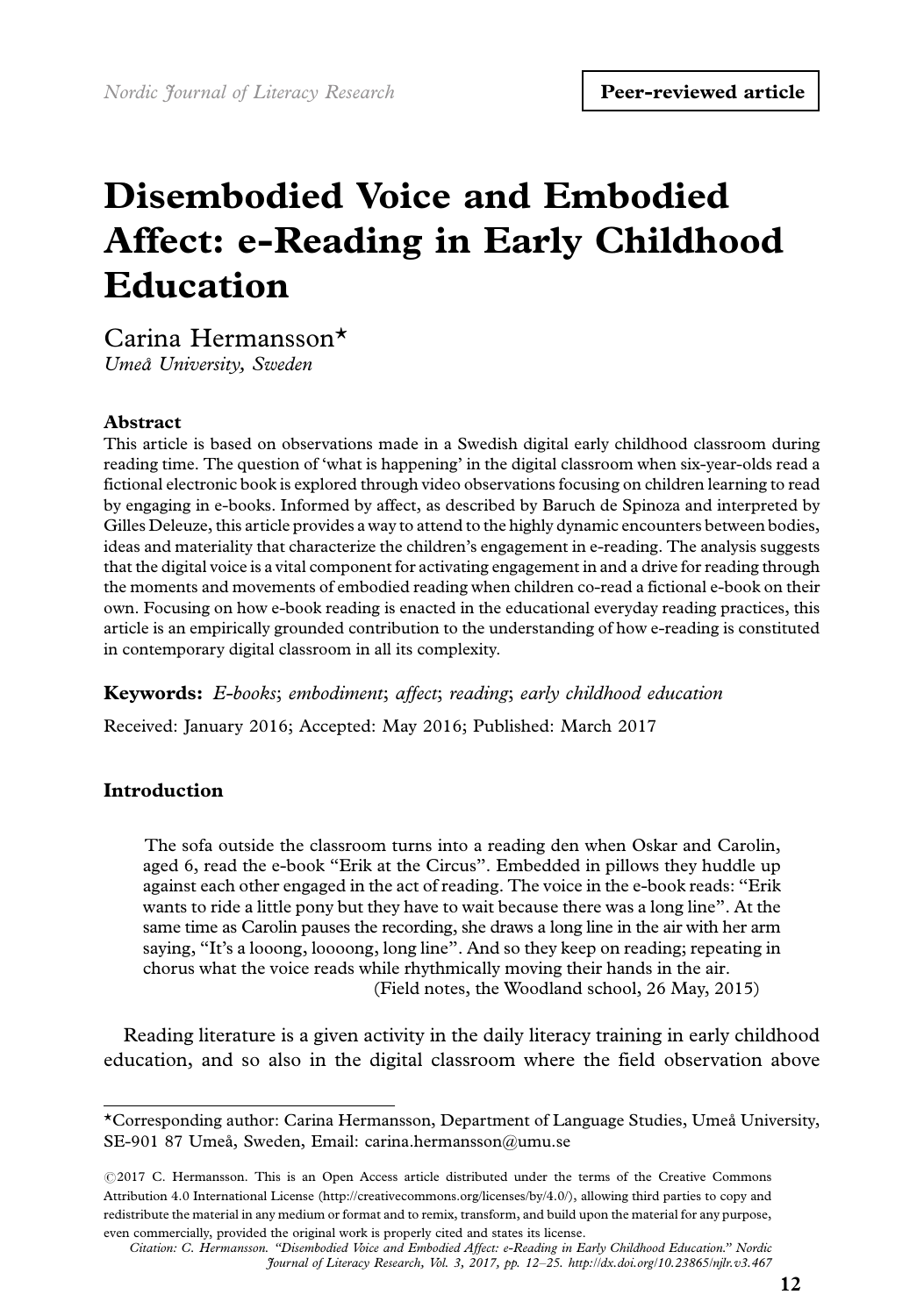was made. Although this field note entry captures an ordinary and seemingly mundane activity of reading an electronic book (e-book), $\frac{1}{1}$  an analytical reading of it can reveal a multitude of unpredictable, energetic and dynamic moments and movements transforming the activity, such as the children's embodied repeated reading described above - mo(ve)ments that are not directly expressed and often pass unnoticed by the teachers in the observed classrooms. Guided by the initial purpose to seek ways to understand young children's engagement in digital reading, this study deals with research highlighting what is happening in the digital classroom (e.g. Mangen & Kuiken, 2014; Roskos et al., 2014). By taking a closer look at children's engagement with e-books, and specifically mo(ve)ments of intensity, the article describes and discusses the moments and movements that shared e-reading of a fictional e-book may give rise to and how these mo(ve)ments are constituted and experienced in the everyday classroom of six- and seven-year-olds.

To explore these daily mo(ve)ments of e-reading I center on  $(1)$  the elements (e.g. talk, bodily movement, the digital voice, or the touch screen) that are more or less forceful in the e-reading activity and (2) when, how and together with what these elements become more forceful, or are forceless, thus creating intensity. I adopt a complex-sensitive approach to recognize the activities of e-reading with respect to intensities, connectivity and the flow of change. Specifically, I use an affective methodology (see Coleman & Ringrose, 2013; Knudsen & Stage, 2015) to develop the analysis. The concept of affect, as developed by Baruch Spinoza and interpreted by Gilles Deleuze (1988), serves to draw attention to what moves us, that is, to relations in which the children either expand or restrict their capacity to act. The article is a contribution to an understanding of how mo(ve)ments of e-reading are constituted and experienced through interaction between bodies, ideas and materiality, empirically grounded in a contemporary Swedish educational context. In attending to an affective methodology, this article provides research methodological and pedagogical tools to consider the situatedness of the children's acts of reading and the processes of learningto-read that they generate.

#### E-book activities in early childhood education

Although early forms of electronic books have been available to children on computers for many years, they have recently been given more attention in education because of the rapid technological improvements and greater affordability of mobile devices. Thus e-books are a fairly new, but a rapidly growing interest in the research field of early childhood literacy education.

When presented in research, activities that employ e-books are most often compared and contrasted with more traditional printlike reading activities. These

<sup>&</sup>lt;sup>1</sup>An electronic book (also known as a digital book) is a digital representation of a printed novel or book, that is, an electronic file that can be read on a computer, phone, digital tablet, e-book reader, or a device that supports the book's file type. In this study it is further defined to have, as a minimum, oral narration in addition to written text, and some form of multimedia (e.g. visual effects and sound effects).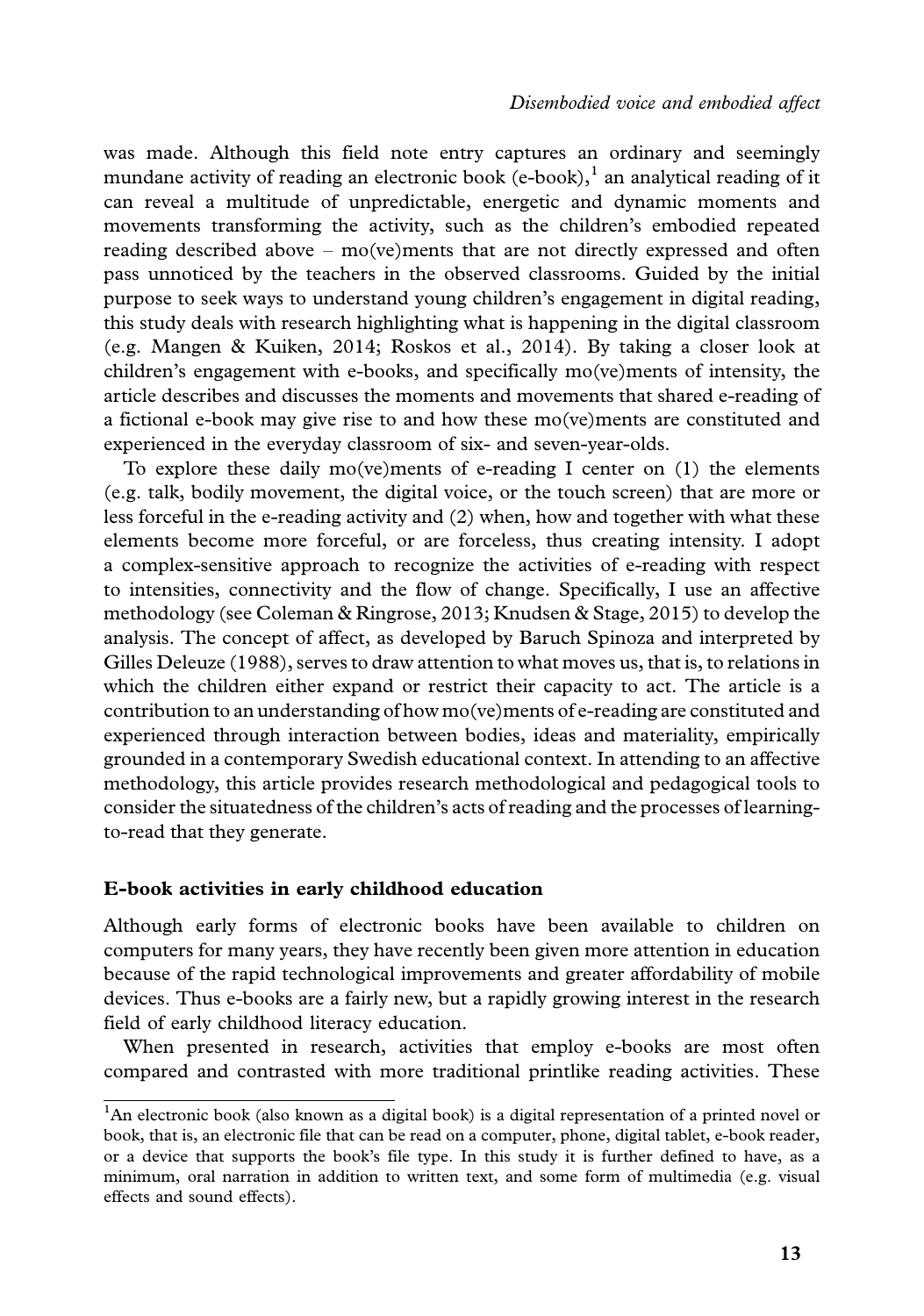studies depict a wide variation in the effects that e-books have as a curricular resource and how students interact with and respond to digital reading tools and e-book texts. Several studies exploring the impact of digital reading tools on children's emergent literacies claim that the use of multimedia features such as hotspots, game-like activities or scrawling in the book leads to shallow reading and short attention spans (e.g. Takacs, Swart & Bus, 2015). It is suggested that such features necessitate skills and abilities like task switching, which involve an excessive cognitive load that may have negative consequences for story comprehension (e.g. Bus, Takacs, & Kegel, 2014). At the same time, multimedia additions such as visual illustrations or other non-verbal information that work in harmony with the narration have been shown to improve children's story comprehension (e.g. Lysenko & Abrami, 2014; Smeets & Bus, 2012). Verhallen and Bus (2011) have, for example, demonstrated that children can learn to use visual and audio cues for comprehension when animated pictures or sound effects match the simultaneously presented story text. Multimedia features may also offer particular benefits to children in groups less likely to be reading at the expected level for their age. Students with learning disabilities significantly improved reading speed and comprehension when reading on screen (e.g. Gonzalez, 2014; Schneps, et al., 2013). Accordingly, multimedia features of e-books support culturally and linguistically diverse students' understanding of the text (Brown, 2016).

Furthermore, with respect to e-book activities in early childhood education there is an established interest in studying the impact that e-books have on motivation and engagement. Scholars indicate an agreement that e-books increase students' engagement and motivation to read, in particular, struggling readers (e.g. Ciampa, 2012). Research has also highlighted and discussed the increased preference among children to read on screen rather than on paper and its association to a generally positive impact especially on boys' motivation for print reading (e.g. Rasmusson, 2014; Swedish National Agency for Education, 2012).

However, the ways in which e-book activities ''work'', that is, what they offer to the classroom have not been fully explored. Specifically, Mangen (2016) points out that there is a need for ''a more nuanced understanding of how the embodied and multisensory reader interacts with various ergonomic as well as audiovisual affordances of technological substrates'' (p. 247). Also, Burnett (2009) together with Luke, Woods and Dooley (2011) claim a need for additional research addressing the concerns manifested in specific classrooms from an interrelation perspective in which social relations, discourses and power are acknowledged. The present study responds to these calls for more research by describing and discussing how processes of e-reading are constituted and experienced in relation to bodies, ideas and materiality when sixyear-olds read a fictional e-book.

In foregrounding the affective capacity of the e-reading activity, this article is aligned with scholars addressing a pronounced gap in educational research on affect and literacy (e.g. Cole, 2009; Dufresne, 2006; Olsson, 2013). In the tradition of Spinoza and Deleuze, they explored the possibilities of what bodies can do in the classroom setting. Informed by Albrecht-Crane and Daryl Slack's argument that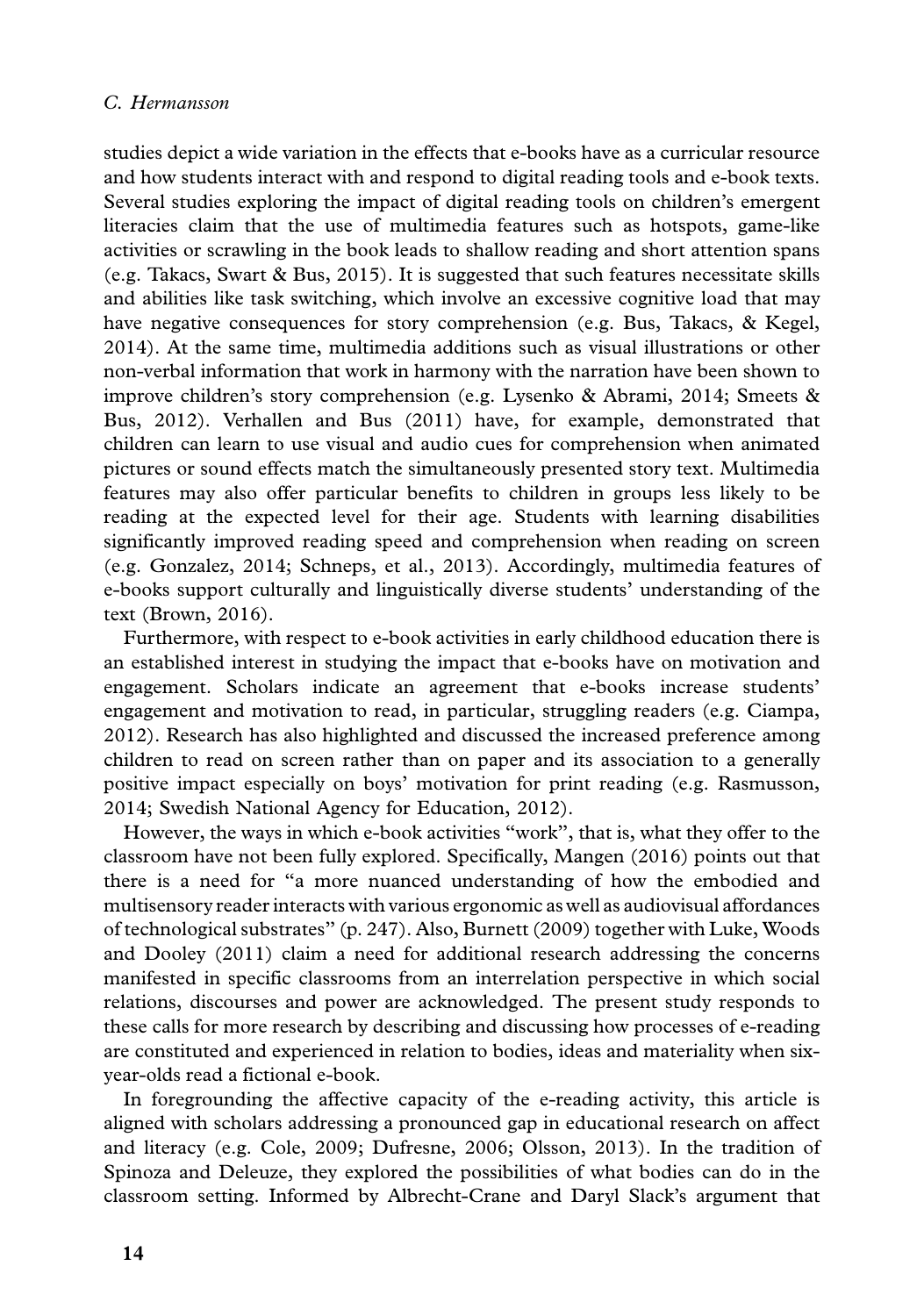''[t]he importance of affect in the classroom is inadequately considered in scholarship on pedagogy'' (2003, p. 191), this study provides an exploration of the immediate, the indeterminate and the everyday processes of e-book-reading in schools.

# Methodology

To understand how the students' interest in reading, as described in the introductory field memo, emerges and operates, I apply the notion of affect as described in Deleuze's reading of Spinoza. When analyzing the ways in which students' processes of e-reading are constituted in the everyday classroom of six- and seven-year-olds, specific attention is paid to the affective capacity, that is, how affect may extend or stabilize the ways that processes of e-reading ''become''.

#### Affective methodology

Intrigued by the principle of becoming, Deleuze (1988) turned to the concept of affect to describe how a practice may enhance or diminish a body's capacity or power to act. He explains affect as an action or force that operates at the moment of contact body to body (human and non-human bodies); a force that drives transformative movements of becoming through the power "to affect and be affected" (Deleuze  $\&$ Guattari, 1987, p. 261). This force is understood as beyond or before thought, emotion or interpretation - as pre-personal. Turning to Deleuze (1988) and Deleuze and Guattari's (1987) interpretation of Spinoza, Hickey-Moody and Malins (2007, p. 9) explain the difference in nature between affect and emotions.

Affect is that which is felt before it is thought; it has visceral impact on the body before it gives subjective or emotive meaning. [...] Affect is ... very different from emotion: it is an asubjective bodily response to an encounter. Emotion comes later, a classifying or stratifying of affect.

In this sense, affect shapes a body's capacity to act or respond to a situation in which this productive force of affect is *registered* as feelings, emotions, atmosphere or senses. As transcribed in the introductory memo, something changes in the children's talk and glances and the printed words on the screen when the disembodied voice of the e-book resonates with the children's earlier experiences of, possibly, cozy places of reading at home. The affective dynamics operating in these contacts inscribes and transforms the assemblage of e-reading into a process of embodied repeated reading through which the feeling of joy and embodied intensity may travel.

Applying a methodology inspired by Deleuze's thinking about affect (cf. Coleman & Ringrose, 2013; Knudsen & Stage, 2015; Seyfert, 2012) entails exploring what is happening in the classroom and what makes people do/not do things. In highlighting the active outcome of the social-material encounters happening between the young readers, the e-book and the text, this article explores how these encounters produce processes of e-reading that may, or may not, prompt a drive for reading. Accordingly, e-reading activities are, through the lens of the affective methodology, seen as being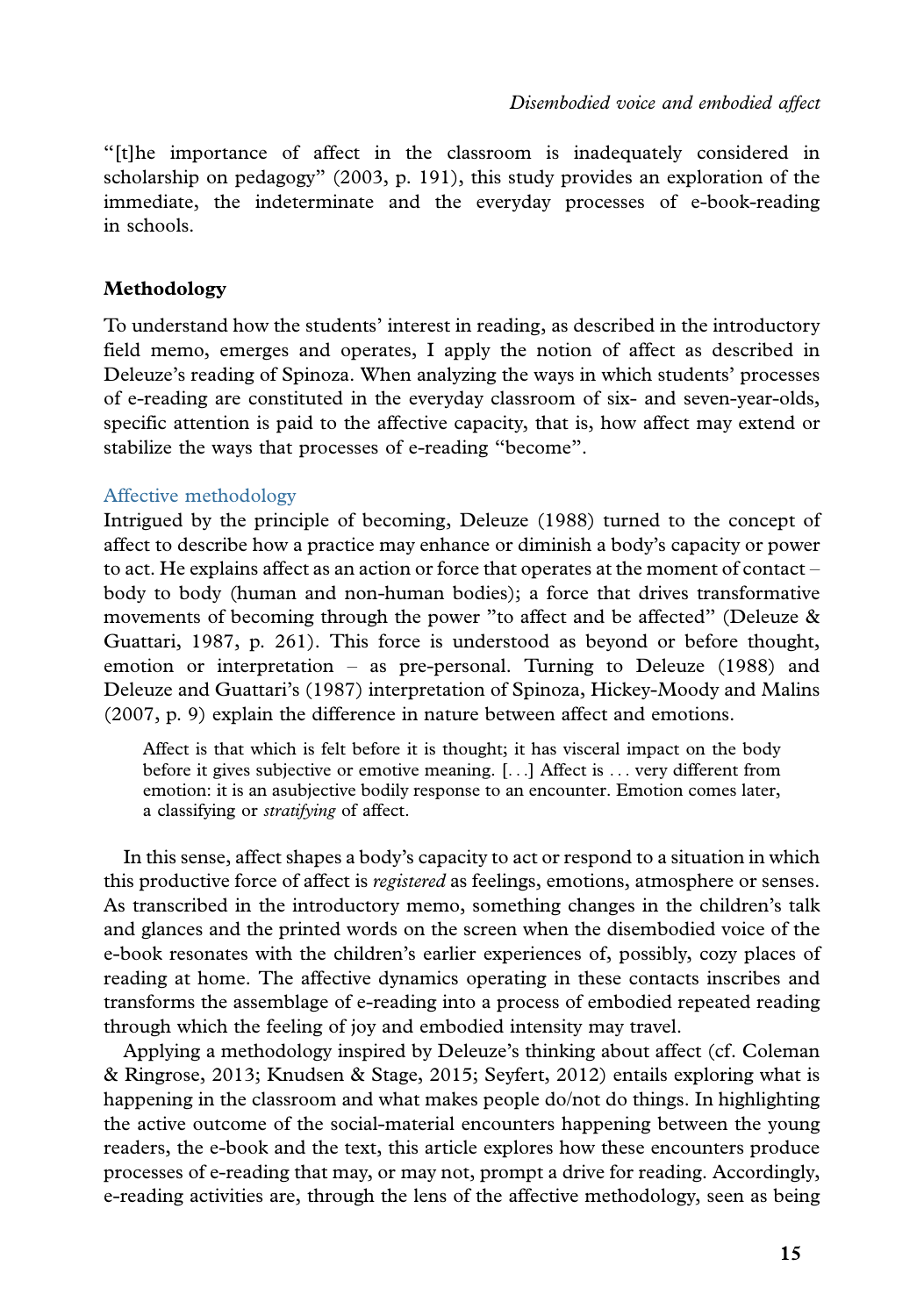continually modified by the myriad of encounters taking place between bodies involved, bodies such as the digital tablet, the sofa, the students' bodily movements and other entities.

Affective methodology provides a language or vocabulary to describe students' needs as e-readers and to analyze the ways in which e-reading processes unfold and develop, increase or decrease, in their capacity to produce moments and movements of intensity and sense through, for example, bodily movements, joy and passivity. Thus, this article does not set out to generalize about children's engagement with e-books in education, but rather to focus on lived moments of a particular specificity.

# Empirical settings

Data for this study were drawn from a larger video-ethnographic classroom study examining six-year-olds' e-book activities. Although school starts at the age of seven in Sweden, most six-year-olds attend non-mandatory preschool classes (Statistics Sweden, 2014), instituted by the Swedish government in 1998. A main characteristic of the preschool class is the idea of educare, in which childcare and education are enacted in a balanced mix (Swedish National Agency for Education, 2001) under the provision of the Swedish public school curriculum (Swedish National Agency for Education, 2011).

Three preschool classes at two different schools in the south of Sweden were involved. Two preschool classes comprising 27 children and two teachers, at an inner city primary school, the Seaside, took part in the study from September 2013 until May 2014. Thirteen children and one teacher from a primary school, the Woodland, in a rural village took part from January until May 2015. The three classes were diverse in terms of social and cultural background, and were equally divided in terms of gender. Each child and teacher had access to his/her own tablet computer. Different e-book activities across the curriculum were video recorded during one school day every other week. In taking part as a participant observer, the prolonged fieldwork allowed time to become socialized into the literacy activities, to build trust with the participants and to observe the digital reading activities repeatedly. The continued fieldwork together with the systematic process of analysis suggested the degree of typicality of a phenomenon and the range of variation within the data. For the purposes of this article, I draw on data from the Woodland observations to focus on the continuous production of e-reading processes in a classroom.

#### Analysis

The affective methodology used here (see Coleman & Ringrose, 2013; Knudsen & Stage, 2015), builds on tracing and mapping the network of forces, intensities, capacities and relationalities (see Alvermann, 2000; Hagood, 2004) in which the e-reading processes are created. Mapping these aspects involves following connections between, for example, bodily movements, speech, the disembodied reading voice, the digital tablet and knowledge about learning to read, i.e. between things, human and nonhuman elements.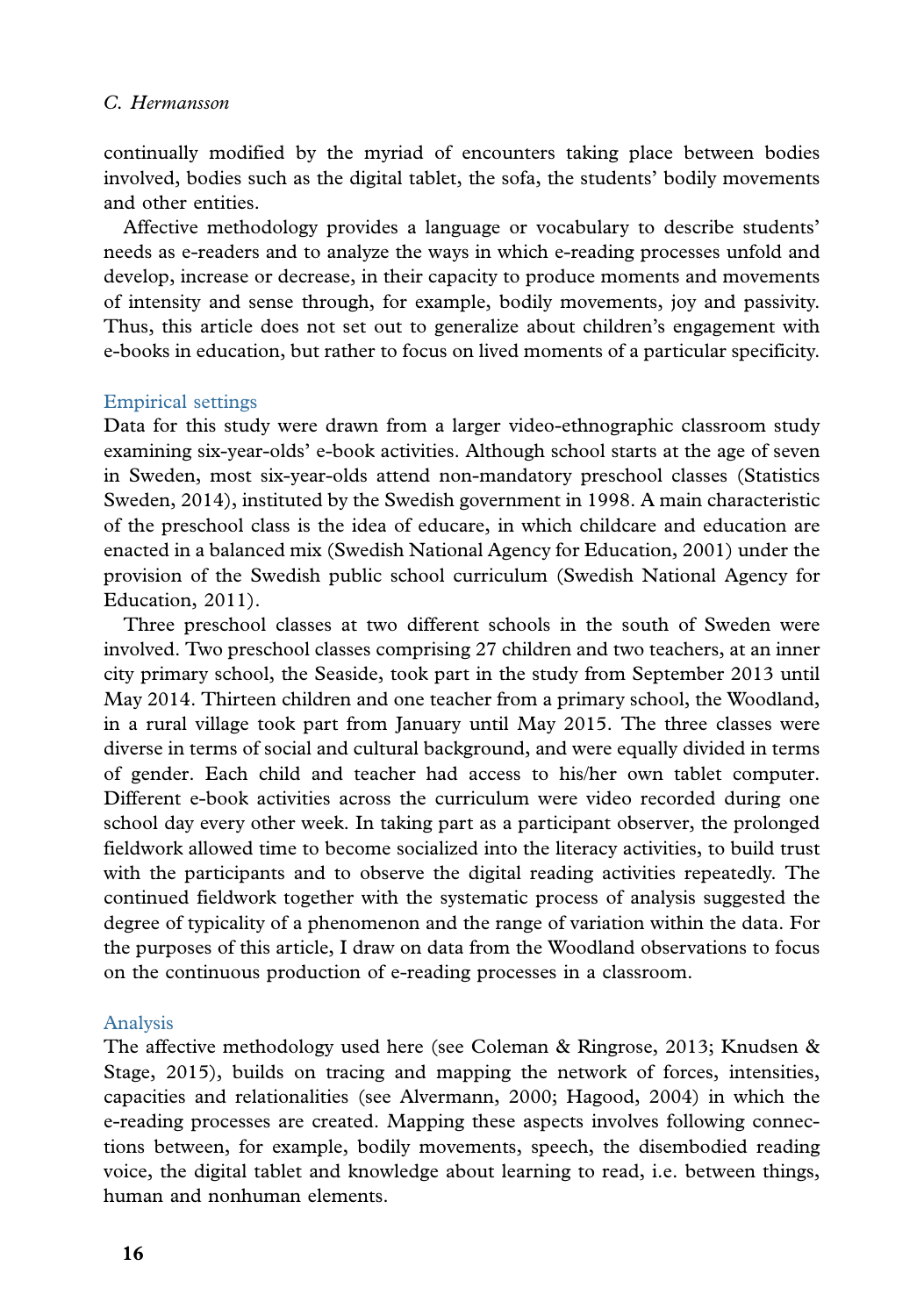The analytical process involved three interconnected, performative layers of mapping and analyzing. The first analytical layer of mapping data provided an overview related to the content of e-reading, social processes and context. A second layer involved additional analysis in which the map-making embodied the principles of the methodological approach and the research focus. Thus, I produced a map that involved a series of interconnected examples that ''seemed to be engaged or interjected in such a way as to make new relations possible'' (Leander & Rowe, 2006, p. 440). The analysis of mapping data in the first and second layer involved the production of transcripts in which time, the digtal read aloud voice, actions, speech, material and the alphabetic texts were sequentially and temporally organized (cf. Goodwin, 2000) via the qualitative computer-based analysis tool Transana.<sup>2</sup> In thinking with affect, the example, *Erik at the Circus*, was "selected and assessed according to their power to act and intervene'' (Colebrook, 2002, p. xliv) and a narrative description was produced throughout the third layer of the analytical process.

Ethical issues have been considered and approved by the university's ethical board and the central principles of informed consent and confidentiality were ensured throughout the research process. All names of participants are fictional.

#### The e-reading activity, "Erik at the Circus"

The selected example, ''Erik at the Circus'', consists of an interaction between children, the story content of a digital literary text, the teacher and the same type of electronic software and device used in other analyzed e-book activities. The example demonstrates commonly occurring processes of e-reading as observed in the digital classrooms. Before analyzing four excerpts from the transcript in more detail, a short introduction to the e-book activity ''Erik at the Circus'' is presented.

The e-book-reading was part of an instructional unit that the teacher had planned. With the narrative e-book, *Erik at the Circus* (Bengtsson, 2011), the reader could choose between displaying the pictorial or the alphabetic text, listening to the readaloud voice of the text or creating access to both the text and the read-aloud voice at the same time. It had no additional customization tools, such as a notetaking feature, built-in dictionary or Internet links, but it had features to adjust the font size, the speed of the read-aloud voice and the number of sentences displayed, as well as the length of highlighted text. Initially, the teacher, Marie, listened to the first few pages of the narrative with the whole [class before letting th](http://www.transana.org)e students continue to read in pairs on their individual tablets. The focal digital reading activity was performed by two six-year-old readers, Oskar and Carolin, in the hallway.

Carrying their digital tablet, Oskar and Carolin arrange themselves on the sofa. The following excerpt illustrates how processes of e-reading happen in the classroom as materials, social dimensions, experiences and emotions come together.

 $^{2}$ Transana 2.60. Available online at: http://www.transana.org Accessed May 2014.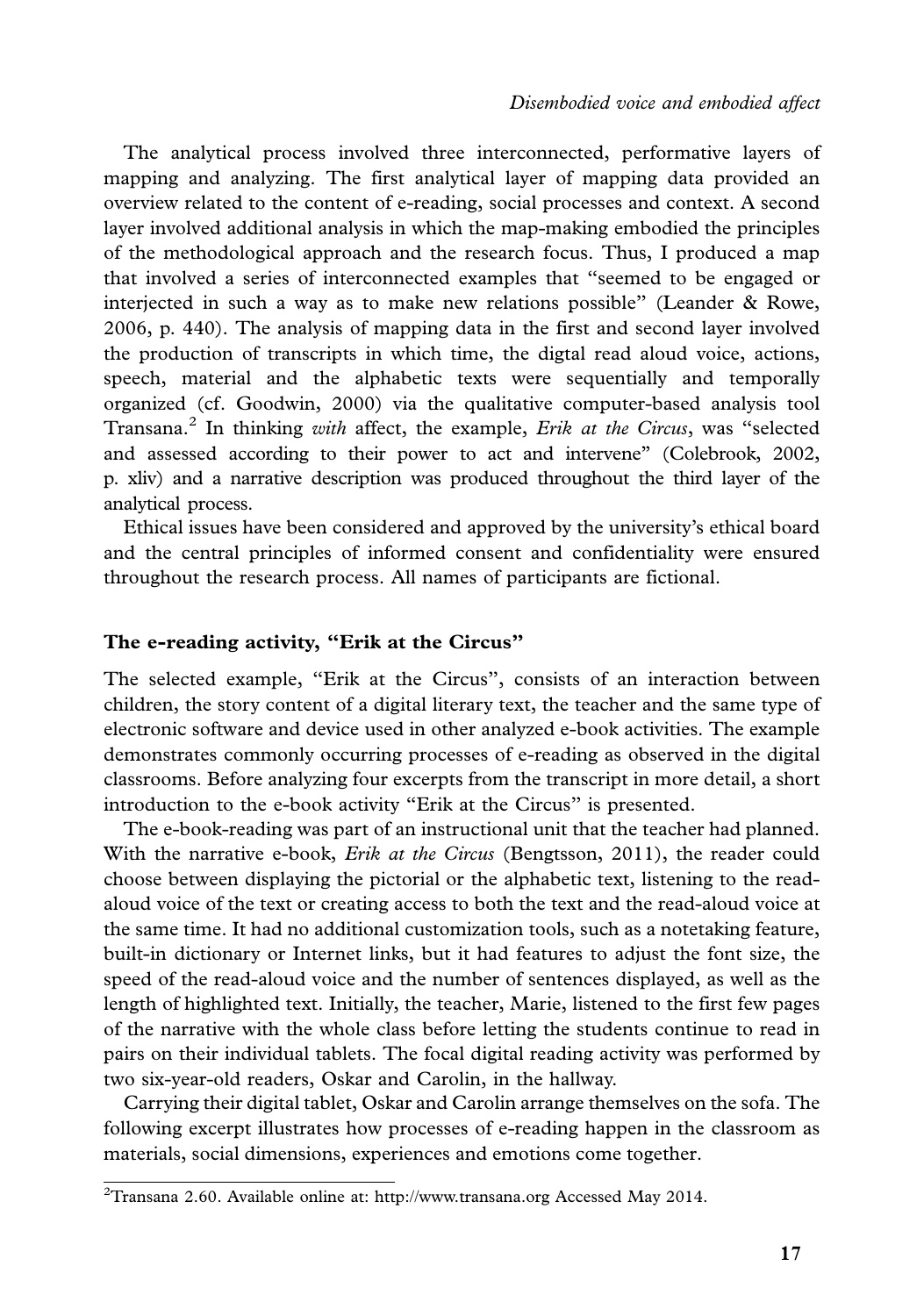# The e-book, classmates and space - bodies in (e)motion

Oskar moves the yellow sofa cushion to come closer to Carolin. They half-lie, half-sit in the corner of the grey sofa. They are so close to each other that both of them can touch and see what is on the digital screen that lies in Carolin's lap. They try to log in to their digital library but fail, and when Marie comes to help them, Carolin stresses that "we are lying  $((\text{on the soft})$  because it seems so cozy [vi ligger för det verkar så mysigt]''. Marie fixes their login and within a few seconds Carolin and Oskar have started the digital narrator's voice, which says, "Erik at the Circus [Erik på cirkus]". At the same moment that Carolin touches the pause button of the digital voice she remarks that there is a clown on the title page and Oskar declares, ''It says Erik [Det står Erik]". While leaning across Carolin's chest, he traces the letters on the screen with his finger reading "Erik" letter-by-letter, "E-R-I-K".

This prelude turns into a cozy scene of reading in which space, experiences and materiality seem to be as important as the collaboration between Carolin and Oskar. Together, Carolin and Oskar explore how to log in to the e-book. They also co-create the reading space, a collaboration which involves an intense negotiation about issues such as which button to push and which letters and numbers to write to log in. Additionally, the production of a reading space on the sofa indicates knowledge of reading as an activity involving sitting in a comfortable, cozy place - an activity often associated with out-ofschool reading. Just as the social and cultural relationship established in their exploration of the e-book shapes the reading activity, the sofa, the cushions and the digital tablet organize the activity. It is a complex scene of contingent interplay. The soft surface of the sofa in contact with their bodies and gravitational force make Carolin and Oskar slide towards each other, creating a space in which their arms, hands and fingers may land on the even surface of the digital tablet, where a finger can smoothly move along the letters displayed on the screen. The power, or affect, as Deleuze (1988) terms it, operating in this particular encounter, extends Oskar and Carolin's capacity to act and is registered as an enjoyable engagement in creating a reading space on the sofa.

These entanglements or encounters work in a precise sense to compose various moments or movements of reading, not only in socially and culturally constructed ways, but also material ways. The cozy feeling of reading is constituted in a web of encounters between the sound waves of the disembodied reading voice travelling through the air, connecting with the outer ear in which the vibrations convert into nervous impulses connecting to the brain and to knowledge about letters (soundsymbol correlation) and to muscles in the hand forming and moving the finger along the letters on the screen. The voice, the digital tablet and the sofa cushions become more than tools that Carolin and Oskar use and access. In actual fact, Carolin, Oskar and the voice work in sync as one body, or rather, as different parts of one body, physically distinct but still intrinsically entangled in mutual engagements.

The described activity unfolds not only a movement of building a cozy place for reading, but also a training of sound-symbol correlation. The voice reading the title of the book is followed by Oskar repeating the title in full while pointing to each letter and then simply read ''Erik'' letter-by-letter. The voice captures the children's attention,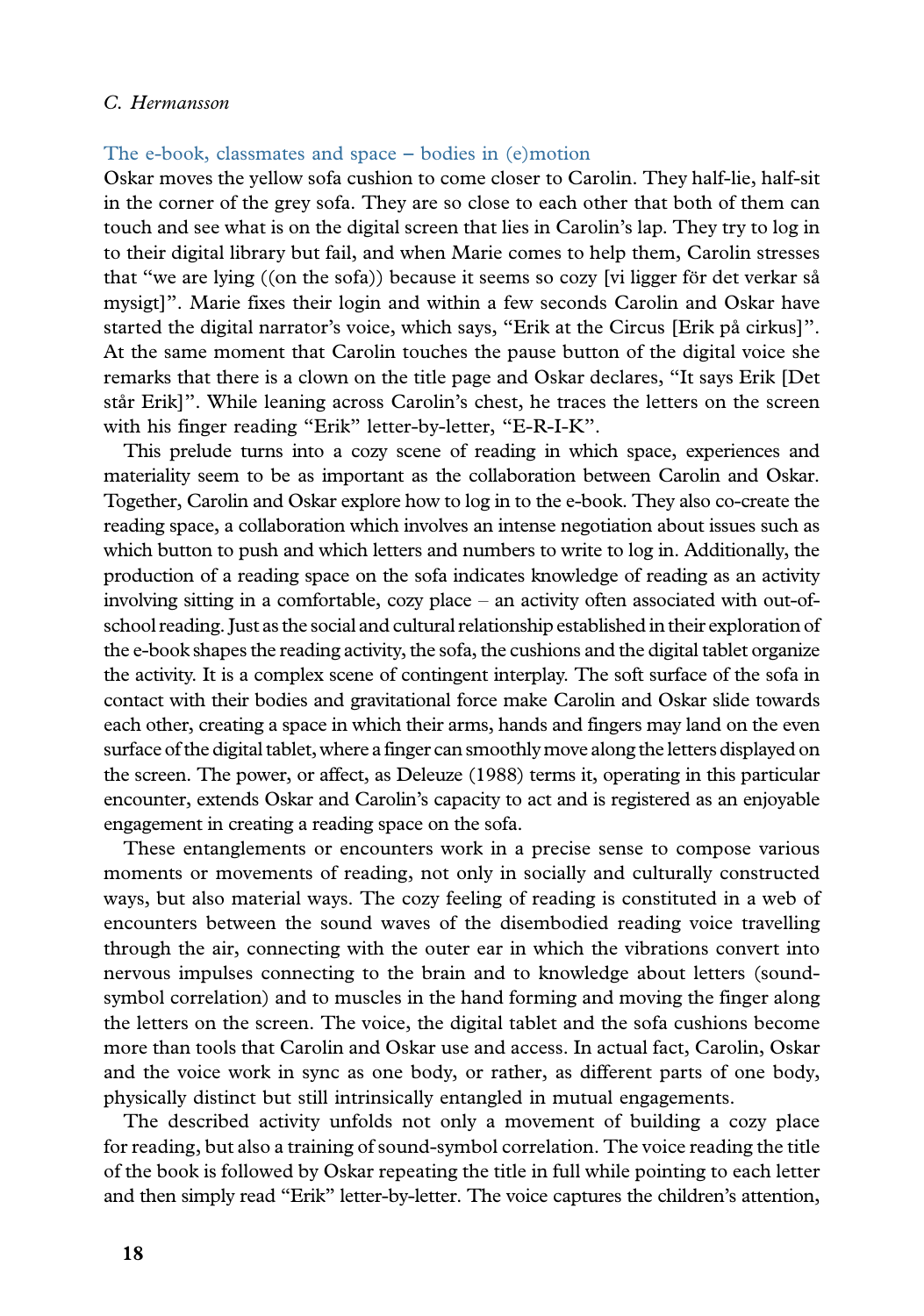creating a turning point or a change, in which a movement of identifying letters and reading begins. At this very moment, the change is registered as an intense experience offering possibility for training sound-symbol correlation, including phonological rehearsal, iconic memory and associative memory. As such, this example illustrates how encounters between, for example, the read aloud voice, the digital tablet and the sofa create opportunities to transform, act, and shape the activity of e-reading. As is shown below, assemblages involving the digital read aloud voice become essential to how the e-reading activity emerges, transforms and changes.

#### The disembodied voice and mo(ve)ments of embodied reading

While the digital reading voice introduces Erik, the main character, and his father going to the circus, Carolin scrolls the text down to the next animation. It is a blackand-white picture of Erik and his father. The voice continues: ''They see a large tent. It is red and yellow [De ser ett stort tält. Det är rött och gult]". Suddenly, as the voice reads, "There are many people there [Där är fullt med folk]", Carolin pauses the sound recording and throws her arms open wide.

Then the voice announces that a clown has entered the ring. He has a red nose and big shoes. While the voice is still talking, Carolin repeats, in a funny bass voice, ''red nose and big shoes [röd näsa och stora skor]", pointing to her nose and using her hands to show the size of big shoes. The voice continues to tell them that the clown is going to play the violin, although he does not know how, to which Carolin responds.

Carolin  $(C)$ : He doesn't know how to play the violin. But he wants to. No, wait. He will play the violin, but doesn't know how to, but he loves it. [Han kan inte spela fiol. Men han vill. Nej, vänta. Han ska spela fiol, men han kan inte, men han tycker det är jätteroligt.] ((Carolin starts the sound recording))

Sound recording (SR): Erik laughs so much that his stomach hurts. [Erik skrattar så han får ont i magen]

C: ((Carolin orients towards Oskar)) Just think. Imagine if we start laughing so much that our stomachs hurt. [Tänk. Tänk om vi börjar skratta så vi får ont i magen.] ((Oskar pulls up his legs, laughs, mimics gestures, twists and turns on the sofa. Carolin starts the sound recording))

Right from the start of this example, the recorded voice is part of an intensity working in unpredictable ways in relation to the teacher's initial instruction that they should talk about what they think of while reading the text. As part of a dominant cognitive and metacognitive educational discourse of reading, the instruction aims to develop reading skills such as awareness and comprehension (cf. Westlund, 2015). Accordingly, the example shows moments of creating meaning out of shared information, for instance, when Oskar and Carolin together and orally sound out and decipher words and parts of sentences like "red nose and big shoes". It is interesting how this process of identifying and making sense of shared information is also materialized in embodied intensity in a way that has no relation to the teacher's instruction or to experiences of the collective introduction to the e-reading activity. Instead of encouraging embodied actions to make sense of the reading, the teacher suggested cognitive associations.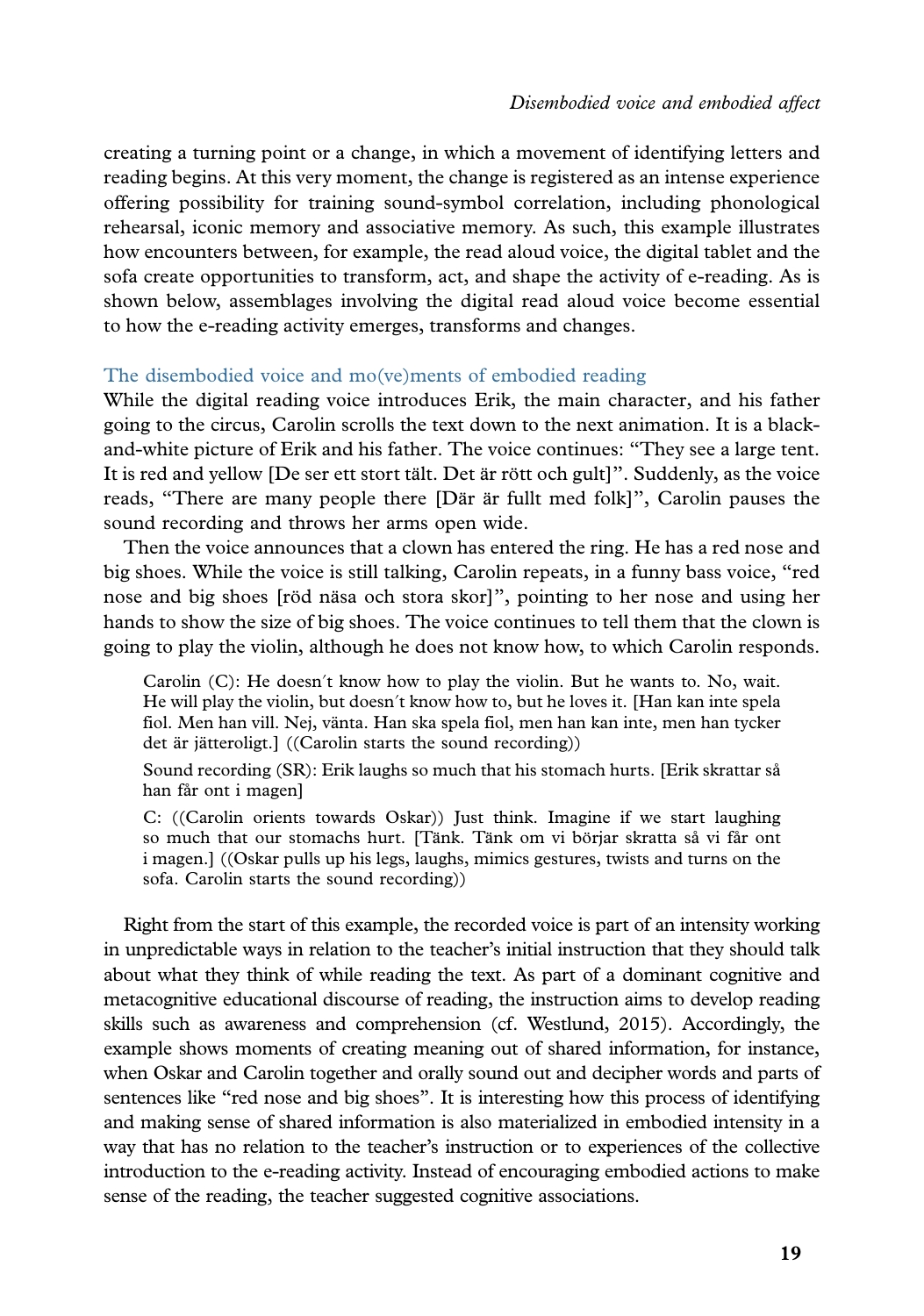This example illustrates how embodied actions are strongly linked to moments in which the voice and the experiences of Oskar and Carolin are intrinsically intertwined, evoking the potential for engagement in producing and communicating sense through embodied actions in unpredictable ways. Yet another moment of embodied intensity occurs when the voice reads, ''There are many people''. Unexpectedly, Carolin throws her arms open wide. The phrase''[t]here are many people'' might evoke the thought of a large crowd of people, or an experience of standing at the top of the circus tent getting an overall look at the crowd and the performance, or .... What happens next is an actualization of context-dependent experience via embodied action when Carolin demonstrates the size of the clown's shoes as a way of creating sense in the moment. Likewise, when the voice announces that Erik ''laughs so much that his stomach hurts,'' which is associated with an experience of laughing unrestrainedly, or with stomach ache behaviour, a moment of embodied intensity takes place, through mimicking gestures and moving legs.

Read through affect theory, the moments described above highlight the mutually constitutive nature of the e-reading activity in which the voice acts upon the children to act and react, thus affecting each other in shared interdependence and creating movement of mind and body.

# Intense mo(ve)ments of repeated reading

Like the previous example, the following shows what an assemblage involving the reading voice may become, what it can do.

The voice narrates a passage about a tight-rope walker who enters the ring. Carolin scrolls down the text to view the picture of the tight-rope walker, umbrella in one hand for balance. "It looks difficult [Det ser svårt ut]" the voice continues. Oskar pauses the sound recording, declares that the voice has changed while reading before Carolin continues.

C: So, before it was very dark but now he changed it to be a little lighter [Så, innan var den så mörk men nu ändra han till en lite ljusare].

Oskar (O): Yes. Before it was like very dark, and then it was lighter, and [Ja. Innan var den typ jättemörk, och sen var den ljusare, och]

Carolin asks if they should read the passage again, which they do before continuing to read the narrative. During a pause in the circus show, Erik and his father leave the tent to ride a little pony, but they have to wait because ''there was a long line [det var en lång kö]". Carolin pauses the recorded voice to draw a long line with her arm in the air, from left to right, saying, "It's a looong, loooong, long line [Det var en lååång, låååång, lång kö]". Then both Oskar and Carolin start to repeat what the voice says.

SR: Erik can at last borrow a helmet. [Till slut får Erik låna en hjälm.]

C: Erik O: Erik

C: Erik can at last borrow a helmet ((showing the rhythm of the voice by moving her hand rhythmically in the air, starting at the level of her tummy and moving slightly diagonally from the body))

SR: Now he sits in the saddle [Nu sitter han i sadeln]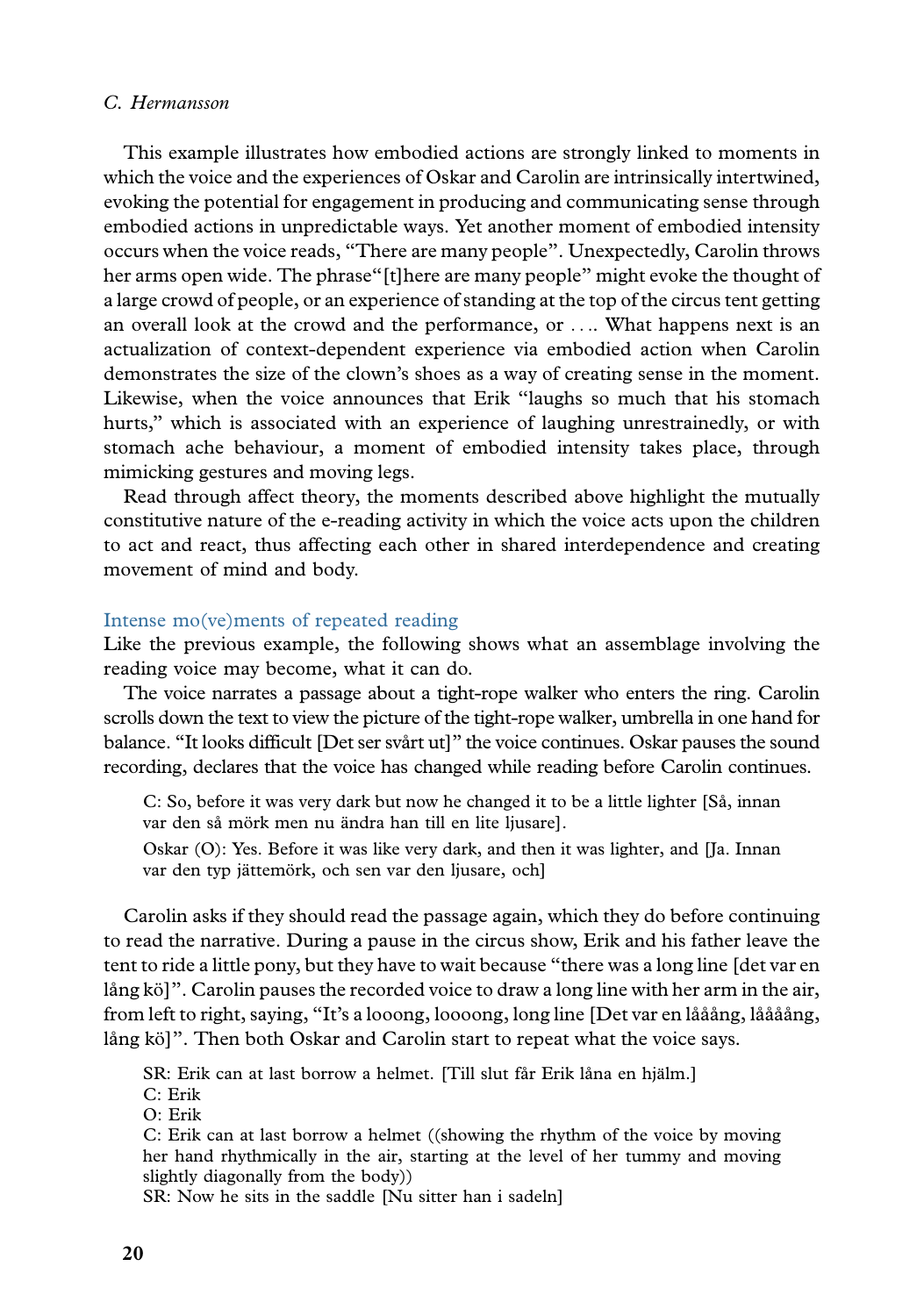C: Now he sits in the saddle ((with a rhythmical hand movement as above))

SR: But the interval is over [Men pausen är slut]

C: But the interval is over ((with a rhythmical hand movement as above))

So they go on repeating what the voice says, over and over again.

It is interesting that the voice also in this example is part of an intensity influencing the reading process of identifying words and simultaneously producing and communicating sense. Unlike the previous example, the words and passages of the text are repeated, both separately and together, over and over again.

A turning point in which this process of repeated reading can be identified occurs when the voice says that walking on a tight-rope ''looks difficult'', after which Oskar specifically remarks that the pitch of the voice has changed. His statement indicates that something happens as the voice taps into Oskar's body of experiences, something that the children together get involved in, and actually listen to this particular passage again. The combination of the words and the voice pitch change sets things in motion, thus offering new opportunities for the children to associate printed language with spoken language, improving their reading speed and rhythm, and building perceptions of themselves as readers.

This example also illustrates how an assemblage links to ''thinking with'' the content of the reading. For example, reading ''It's a long line'' is part of a dynamic interplay between alphabetic text, closeness of bodies, a picture, and the students' experiences. It produces a moment in which Carolin rereads this specific passage somewhat differently than the other passages. She accentuates the word ''long'' and repeats it several times: ''It's a looong, loooong, long line''. She also communicates her understanding of the word by drawing a line with her hand in the air, from the far left to the far right of her body.

In specific ways, the analysis maps a simultaneous production of multiple processes associated to reading comprehension in which both the experimentation and the training of intonation, the speed and accuracy of individual words and sentences, as well as the bodily materialization of the words, become significant parts of a process of producing and communicating sense.

#### Unexpected occurrences organize the e-reading activity

At the outset of the lesson, the teacher orchestrated the e-reading activity with the ambition of scaffolding metacognitive strategies for better understanding. In the introduction she modeled strategies of summarizing, predicting, making inferences and visualizing. But in the excerpt that follows, Oskar and Carolin intervene in the order of the planned learning-to-read activity, changing and transforming it, making adjustments to the original plan. The efforts of building a reading den interrupt the calculated flow of using metacognitive reading strategies.

Now Oskar twists and turns on the sofa and Carolin tells him to lie still so that he won't fall down, or she will get the teacher. But instead of getting the teacher, she suddenly stands up saying, "Let's make it cosier [Vi gör det lite mysigare]". Immediately they start co-arranging the pillows on the sofa, continually negotiating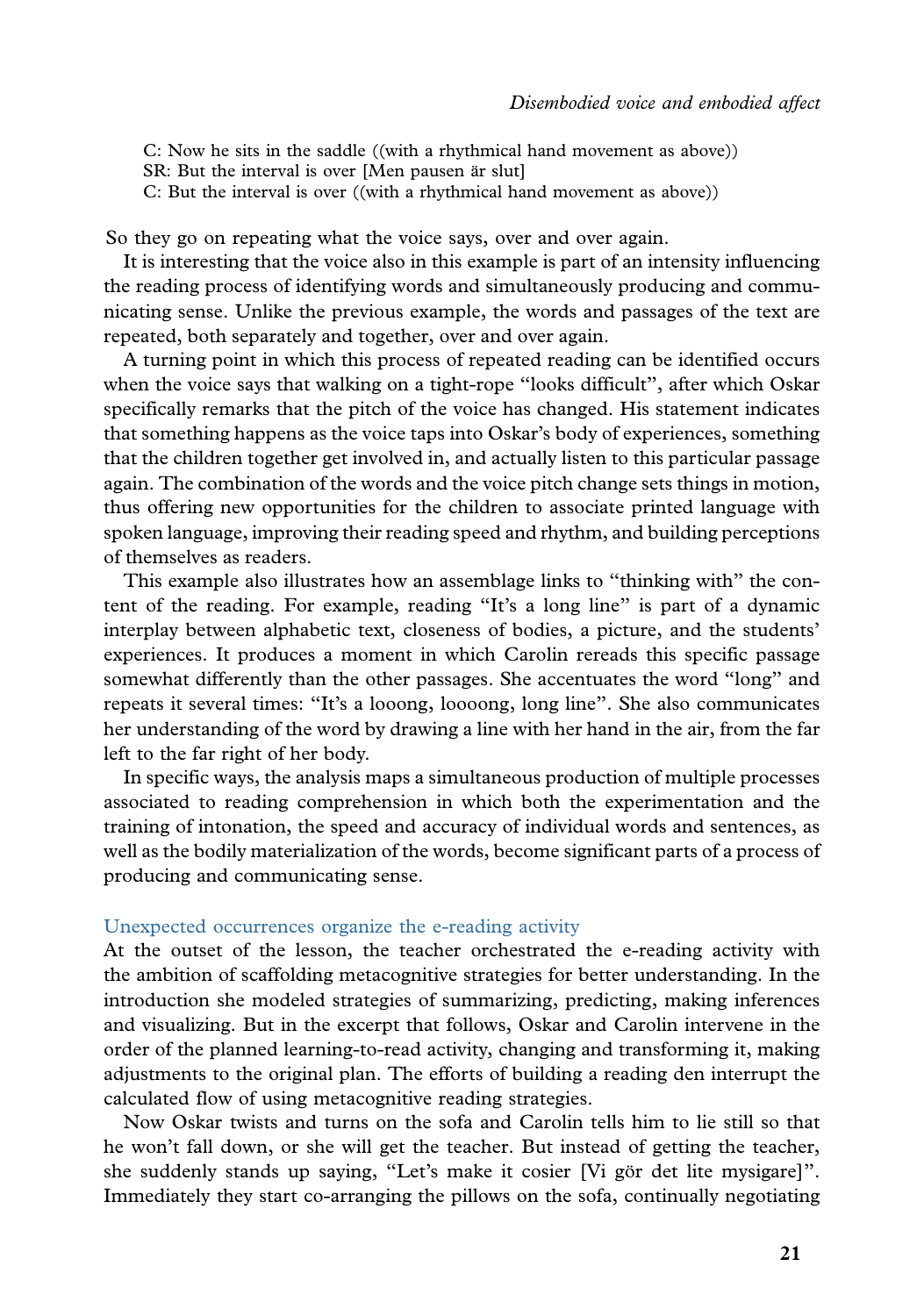the emergence of their reading den. They add two blankets on top of the pillows before they crawl in under the blanket with their digital tablet. ''How cozy! [Va mysigt!]'', Carolin states before starting the sound recording. As Oskar and Carolin lie still, tightly encased in blankets, they turn the sound down. Once again they reread what the voice reads, but now whispering. As the text ends, Carolin asks, ''Shall we listen to it once again? [Ska vi lyssna på den en gång till?]", but they decide not to, as Oskar wants to do something else. They both leave their reading den for the classroom.

Read through affect theory, the intensity of this moment and the sense of shared excitement bring about the building of the reading den and the experience of finishing the e-book. Carolin and Oskar's moments of joy, the intense engagement with the pillows and blankets on the sofa, along with the thought of reading, which may connect with the feeling of mother reading on the sofa at home, invite an exploration of what the reading den can do. As Oskar begins to get jumpy and restless, could the reading den create a sense of peace and quiet and allow a process in which the text is listened to till the end? Sound recording, pillows, bodily closeness, blankets and a sofa are part of this assemblage, cultivating a particular feeling of coziness: the voice is turned down and two bodies under the blankets, tightly side by side, repeat the sentences in a whisper. The elements mix with and expand the capacity to act, producing a new reading process in which a cozy reading den is made and the voice reads the end of the digital narrative. As such, this example draws attention to how shared experiences, social environments and cultural views affect the e-reading activity, just as the ereading activity shapes new experiences, social environments and more. The activity invites alternative experiences of, for example, the force related to the whispering voices of the children, influencing the reading of the narrative to the very end. Thus, processes of reading both shape and are shaped by the e-book activity.

# Counting mo(ve)ments of intensity

The accounts and analyses in this article point to the highly diverse, immediate and indeterminate aspirational strategies that children adopt when reading electronic books. The analysis shows how multiple and diverse moments and movements of e-reading emerge and develop in specific ways through the interaction of bodies, ideas and materiality. Regarding what and how elements become more or less forceful, the analysis shows that the disembodied digital voice is a vital component providing potential for activating engagement in and a drive for reading through the mo(ve)ments of embodied reading when children co-read on their own.

In line with research highlighting how children and e-books are in a ''dynamic relationship — one dependent on the other" (Roskos et al., 2014), this article has attended to the importance of both the social practices and the materiality involved in children's engagement in reading. The children's engagement exemplifies individual use of the characteristics of e-books and how they actively participate ''when activities are interesting, socially useful or personally enjoyable to them, and within their zone of proximal development'' (Roskos, Burstein and You, 2012, p. 48). However, I argue that the analysis suggests that the intense and energetic moments and movements,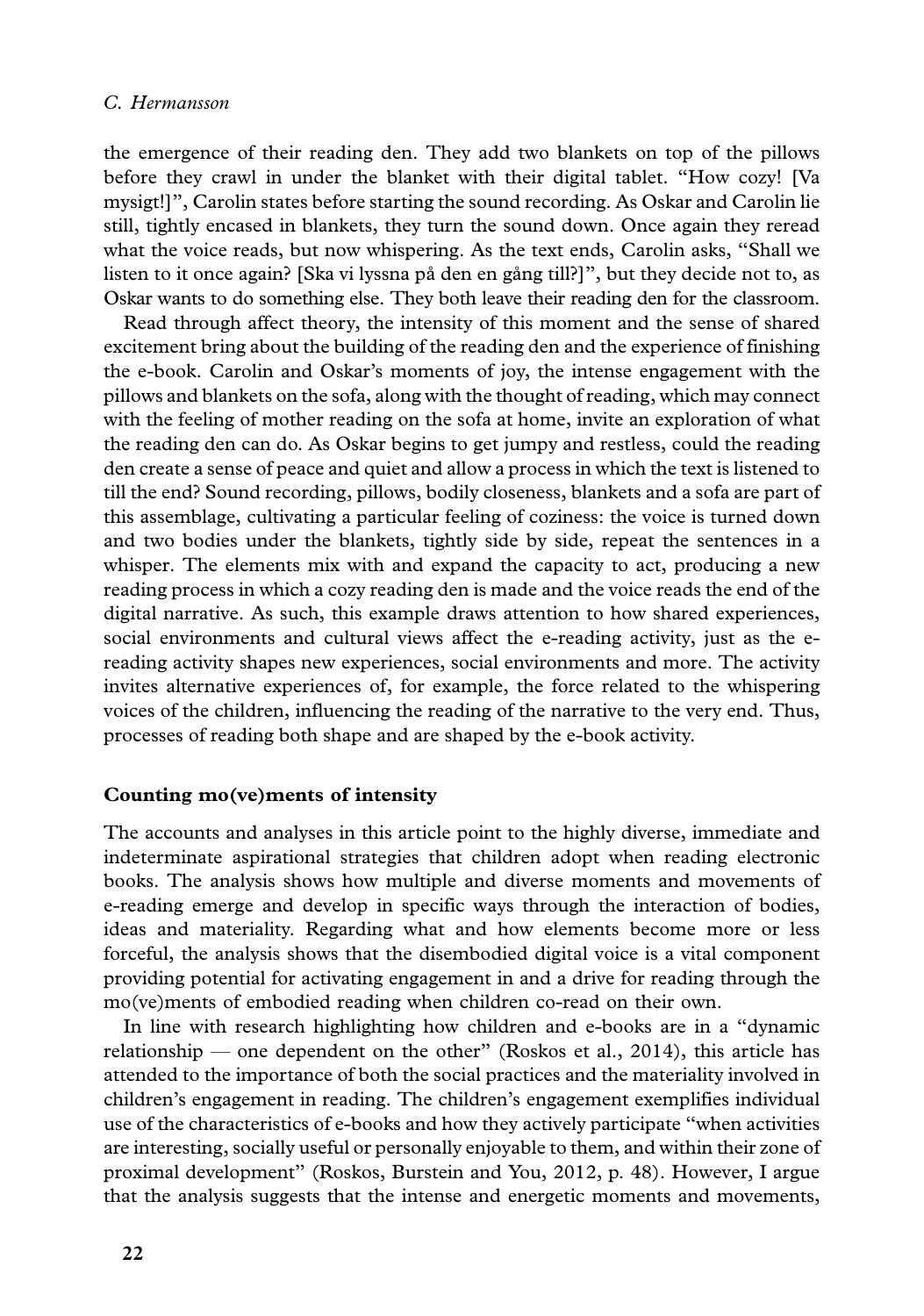often associated with children's drive for reading, unfold in the encounter between the 'bodies' of the e-book *and* the children *and* ideas *and* the text. Bringing forth the productive power of affect, my discussion of the e-reading activity of ''Erik at the Circus'' aims to gesture towards the usefulness and need of rethinking the educational literacy tradition that tends to think about our bodies and minds as separate systems. Informed by affect, the analysis provides a language to write and think about children's engagement in e-books and the processes of learning to read without separating body and mind because the focus is on the activity itself and its performative effects, that is, what may 'become'. This is probably the most important consequence for children as it offers a way for teachers to encounter the 'becoming' nature of the e-reader in relation to all the happenings in the classroom (Hermansson, in press) - as immediate and preplanned and indeterminate and ordering happenings in simultaneity.

Riika Hohti (2016) has argued that turning attention to the becomings of openended encounters can play an important role for teachers in addressing ''things and actions that mattered to the children'' (p. 86). Accordingly, it is here suggested that taking the web of the diverse and multiple happenings in children's daily e-reading activities seriously means attending to a collective child's perspective in which the e-reader is seen as one of many parts in the reading activity (cf. Hermansson, 2011). Despite agreement among scholars on the importance of understanding what is happening in the digital reading classroom, there remains a paucity of studies taking a child's perspective. This study accentuates the need to try to see beyond what we think we know of children and reading in order to attend to what may happen in the digital classroom and to remain sensitive to the productive force of affect. In taking an assembled, collective child's perspective, this study offers insights into how the disembodied voice and children's experiences of embodiment are transformed into mo(ve)ments of repeated reading in a particular rather than universal form. In embodied repeated reading the children engage with interest and enjoyment when living out their feelings and thoughts as e-readers. Significantly, these mo(ve)ments emerge as the children co-read on their own, not through a preplanned and structured model intended to teach reading fluency, with which repeated reading is commonly associated.

In the analysis I have outlined some of the complexity and local significance that lie at the intersection of overlapping forces coming into play. The notion of affect suggests that the intersection of the disembodied voice and the embodied actions in young children's e-reading activities can be used to redefine and speak back to dominant cognitive and metacognitive discourses of reading comprehension. As a site of early childhood pedagogy, engaging with the text of a disembodied voice may mean engaging holistically with the material world through words.

#### References

Albrecht-Crane, C. & Daryl Slack, J. (2003). Toward a pedagogy of affect. In J. Daryl Slack (Ed.), Animations (of Deleuze and Guattari) (pp. 191-216). New York, NY: Peter Lang.

Alvermann, D. (2000). Researching libraries, literacies and lives: A rhizoanalysis. In E. A. St. Pierre & W. Pillow (Eds.), Working the ruins (pp. 114-129). New York, NY: Routledge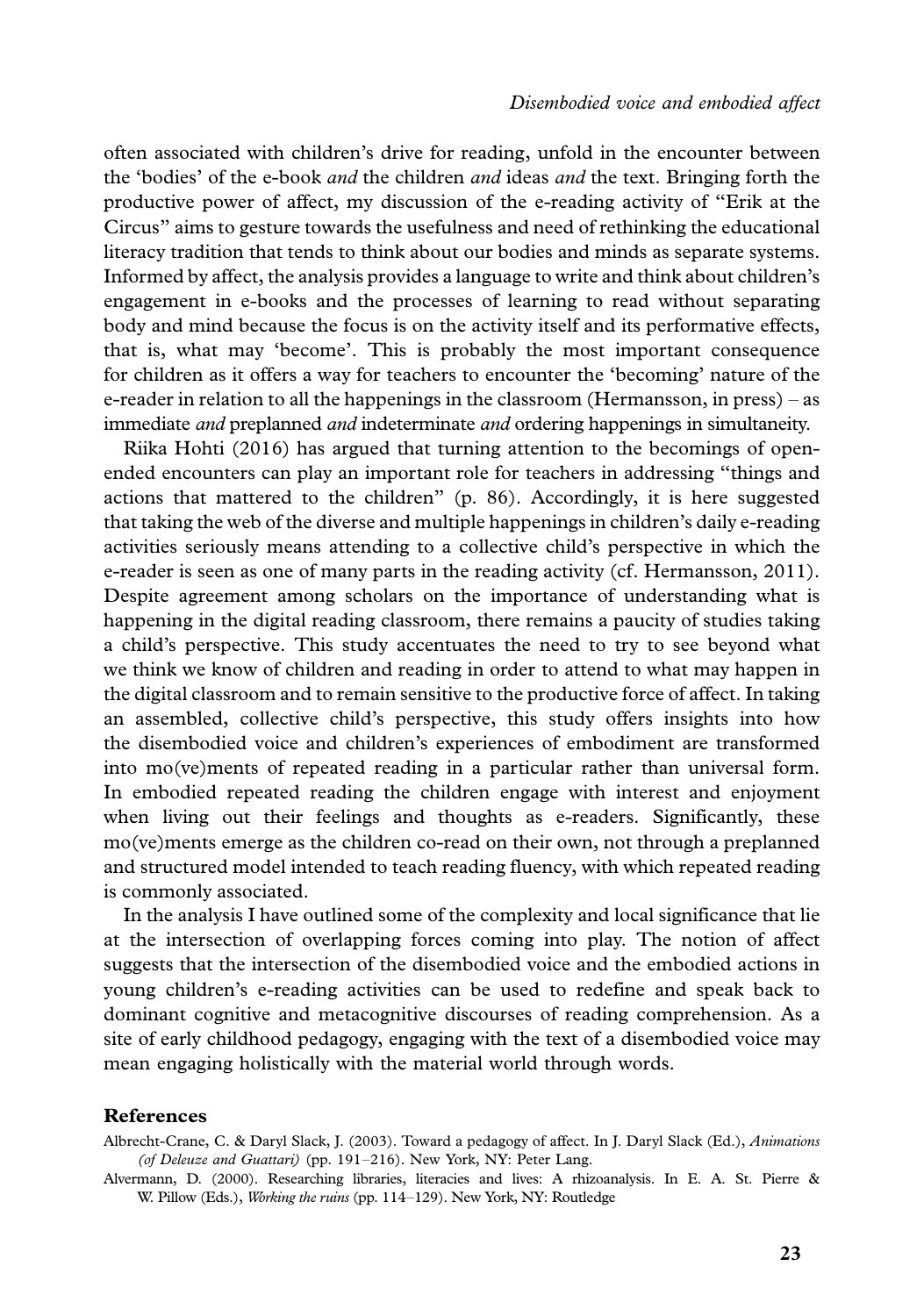- Brown, S. (2016). Young learners' transactions with interactive digital texts using e-readers. *Journa[l of Research](http://www.joanganzcooneycenter.org/publication/quickreport-print-books-vs-e-books/ 2016-09-21)* [in Childhood Education 30](http://www.joanganzcooneycenter.org/publication/quickreport-print-books-vs-e-books/ 2016-09-21)(1), 42-56.
- Burnett, C. (2009). Research into literacy and technology in primary classrooms: An exploration of understandings generated by recent studies. *Journal of Research in Reading 32*(1), 22–37.
- Bus, A. G., Takacs, Z. K. & Kegel, C. A. T. (2014). Affordances and limitations of electronic storybooks for young children's emergent literacy. Developmental Review, 35, 79-97.
- Ciampa, K. (2012). Reading in the digital age: using electronic books as a teaching tool for beginning readers. Canadian Journal of Technology, 38(2), 1-26.
- Chiong, C., Ree, J., Takeuchi, L. & Erickson, I. (2012). Comparing parent-child co-reading on print, basic, and enhanced e-book platforms. New York, NY: The Joan Ganz Cooney Center. Available at http://www. joanganzcooneycenter.org/publication/quickreport-print-books-vs-e-books/ 2016-09-21.
- Cole, D. R. (2009) Deleuzian Affective Literacy for Teaching Literature: a literacy perspective on multiple literacies theory. In D. Masny & D. R. Cole (Eds.), Multiple Literacies Theory: a Deleuzian perspective. Rotterdam: Sense. Colebrook, C. (2002). Understanding Deleuze. Crows Nest, Australia: Allen & Unwin.

Coleman, B. & Ringrose, J. (2013). Deleuze and research methodologies. Edinburgh: Edinburgh University Press. Deleuze, G. (1988). Spinoza: practical philosophy. San Francisco, CA: City Light Books.

- Deleuze, G. & Guattari, F. (1987). A thousand plateaus: Capitalism and schizophrenia. Minneapolis, MN: University of Minnesota Press.
- Dufresne, T. (2006). Exploring the processes in becoming biliterate: The roles of resistance to learning and affect. International Journal of Learning, 12(8), 347-354.
- Gonzalez, M. (2014). The effect of embedded text-to-speech and vocabulary eBook scaffolds on the comprehension of students with reading disabilities. International Journal of Special Education, 29(3), 111-125.
- Goodwin, C. (2000). Action and embodiment within situated human interaction. *Journal of Pragmatics*, 32(10), 1489-1522.
- Hagood, M. C. (2004). A rhizomatic cartography of adolescents, popular culture, and constructions of self. In K. Leander & M. Sheehy (Eds.), Spatializing literacy research and practice (pp. 143-160). New York, NY: P. Lang.
- Hermansson, C. (in press). Processes of becoming-writer: Thinking with a situated, relational and nomadic analysis to literacy research. Language and Education.
- Hermansson, C. (2011). Images of writing and the writing child. Nordisk Barnehageforskning, 4(2), 41-59.
- Hickey-Moody, A. & Malins, P. (2007). Introduction: Gilles Deleuze & Four Movements in Social Thought. In A. Hickey-Moody & P. Malins (Eds.), Deleuzian Encounters: Studies in Contemporary Social Issues (pp. 1-24). London: Palgrave Macmillan.
- Hohti, R. (2016). Children writing ethnography: Children's perspectives and nomadic thinking in researching school classrooms. Ethnography and Education, 11, 74-90.
- Knudsen, B. T. & Stage, C. (2015). Introduction. Affective Methodologies. In B. T. Knudsen & C. Stage (Eds.), Affective Methodologies: Developing Cultural Research Strategies for the Study of Affect (pp. 1-22). Hampshire: Palgrave MacMillan.
- Leander, K. M. & Rowe, D. W. (2006). Mapping literacy spaces in motion: A rhizomatic analysis of a classroom literacy performance. Reading Research Quarterly, 41(4), 428-460.
- Luke, A., Woods, A. & Dooley, K. (2011). Comprehension as social and intellectual practice: Rebuilding curriculum in low socioeconomic and cultural minority schools. Theory Into Practice, 50(2), 157-164.
- Lysenko, L. V. & Abrami, P. C. (2014). Promoting reading comprehension with the use of technology. Computers & Education, 75, 162-172.
- Mangen, A. (2016). The digitalization of literary reading. Contributions from empirical research. Orbis Litterarum, 71(3), 240-263
- Mangen, A. & Kuiken, D. (2014). Lost in an iPad: Narrative engagement on paper and tablet. Scientific Study of Literature, 4(2), 150-177.
- Olsson, L. (2013).Taking children's questions seriously: The need for creative thought. Global Studies of Childhood, 3(3), 230-253.
- Rasmusson, M. (2014). Det digitala läsandet: begrepp, processer och resultat [Digital reading Concepts, Processes, and Results] (Doctoral thesis). Härnösand: Mittuniversitetet.
- Roskos, K., Burstein, K. & You, B. K. (2012). A typology for observing children's engagement with e-Books at preschool. Journal of Interactive Online Learning, 11, 47-66.
- Roskos, K. & Burstein, K., Shang, Y. & Gray, E. (2014). Young Children's Engagement With E-Books at School: Does Device Matter? SAGE Open, 4(1), 1-9.